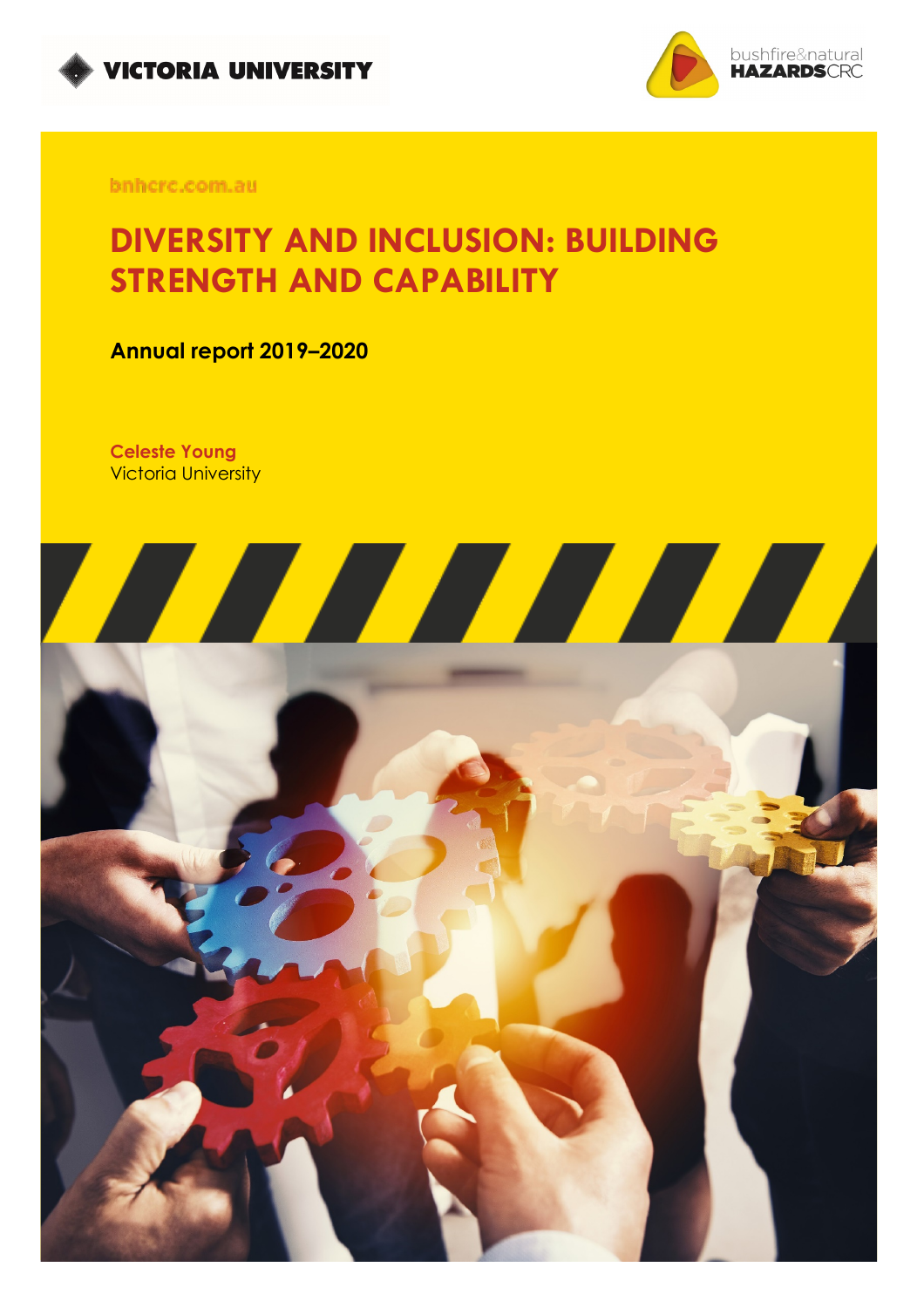

| Version        | <b>Release history</b>      | Date       |
|----------------|-----------------------------|------------|
| 1 <sub>0</sub> | Initial release of document | 29/10/2020 |



**Australian Government** Department of Industry, **Innovation and Science** 

**Business** Cooperative Research Centres Programme

© Bushfire and Natural Hazards CRC

All material in this document, except as identified below, is licensed under the Creative Commons Attribution-Non-Commercial 4.0 International Licence.

Material not licensed under the Creative Commons licence:

- Department of Industry, Innovation and Science logo<br>• Cooperative Research Centres Programme logo
- Cooperative Research Centres Programme logo
- Bushfire and Natural Hazards CRC logo<br>• Any other logos
- Any other logos All photographs, graphics and figures

All content not licenced under the Creative Commons licence is all rights reserved. Permission must be sought from the copyright owner to use this material.



#### **Disclaimer:**

Victoria University and the Bushfire and Natural Hazards CRC advise that the information contained in this publication comprises general statements based on scientific research. The reader is advised and needs to be aware that such information may be incomplete or unable to be used in any specific situation. No reliance or actions must therefore be made on that information without seeking prior expert professional, scientific and technical advice. To the extent permitted by law, Victoria University and the Bushfire and Natural Hazards CRC (including its employees and consultants) exclude all liability to any person for any<br>consequences, including.but not limited to all losses, damages, costs, expenses<br>and any other compensation, arising directly or indirectly from using t publication (in part or in whole) and any information or material contained in it.

#### **Publisher:**

Bushfire and Natural Hazards CRC

#### October 2020

Citation: Young C (2020) Diversity and inclusion: building strength and capability – annual report 2019–2020, Bushfire and Natural Hazards CRC, Melbourne.

Cover: Bigstock Photo Library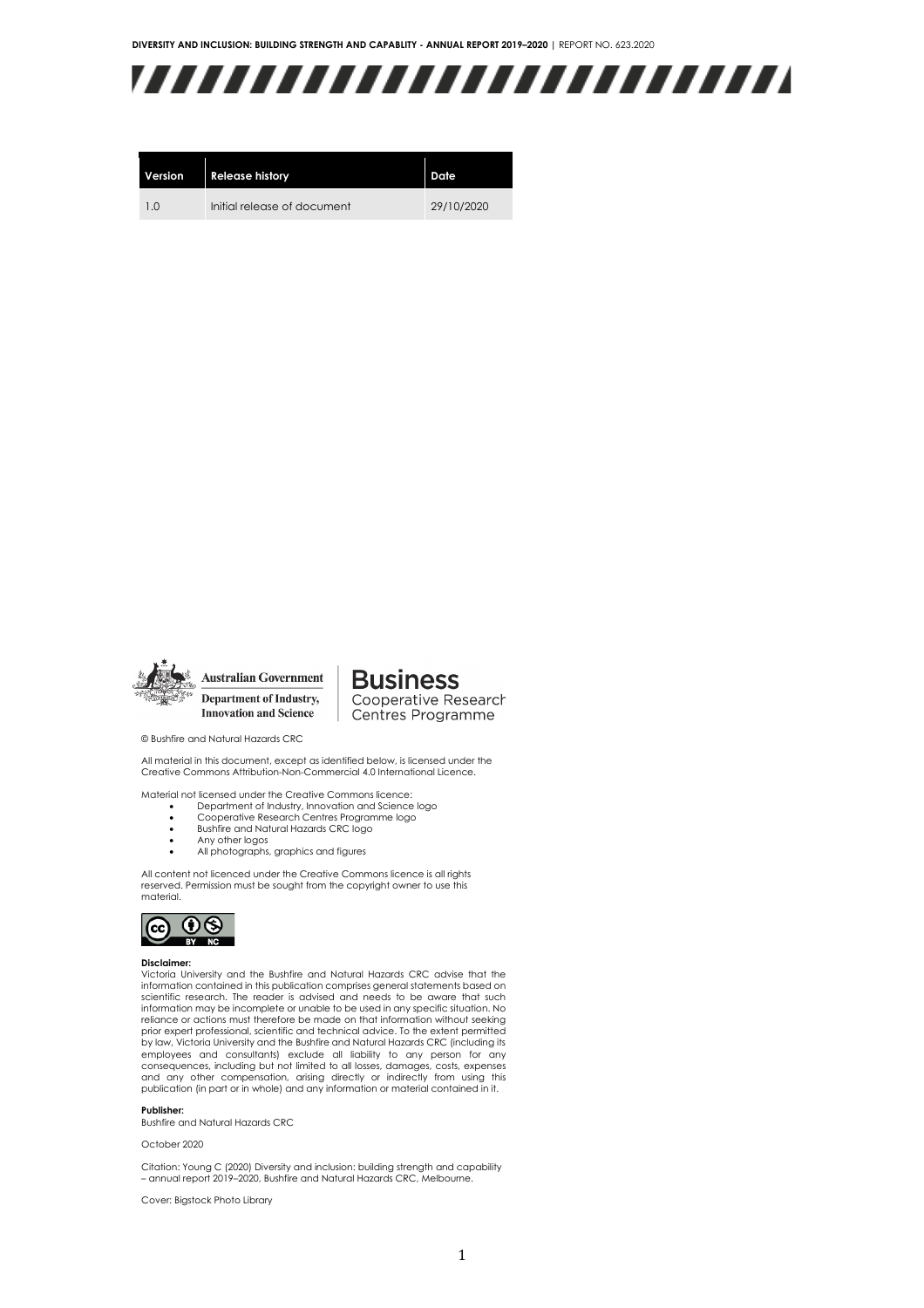# 

# **CONTENTS**

| Summary: Key Activities for the Period (Project leader)<br>Impacts for phase three outputs | 12<br>12             |
|--------------------------------------------------------------------------------------------|----------------------|
| Output 1<br>Output 2<br>Output 3<br>Aggregated Project Utilisation and Impact Evidence     | 12<br>13<br>14<br>15 |
|                                                                                            |                      |
| Peer Reviewed Journal Articles<br><b>Extended Abstract</b><br><b>Technical Reports</b>     | 18<br>18<br>18       |
| <b>Research Team</b><br><b>External Contributor End-User Organisations</b>                 | 19<br>20             |
|                                                                                            |                      |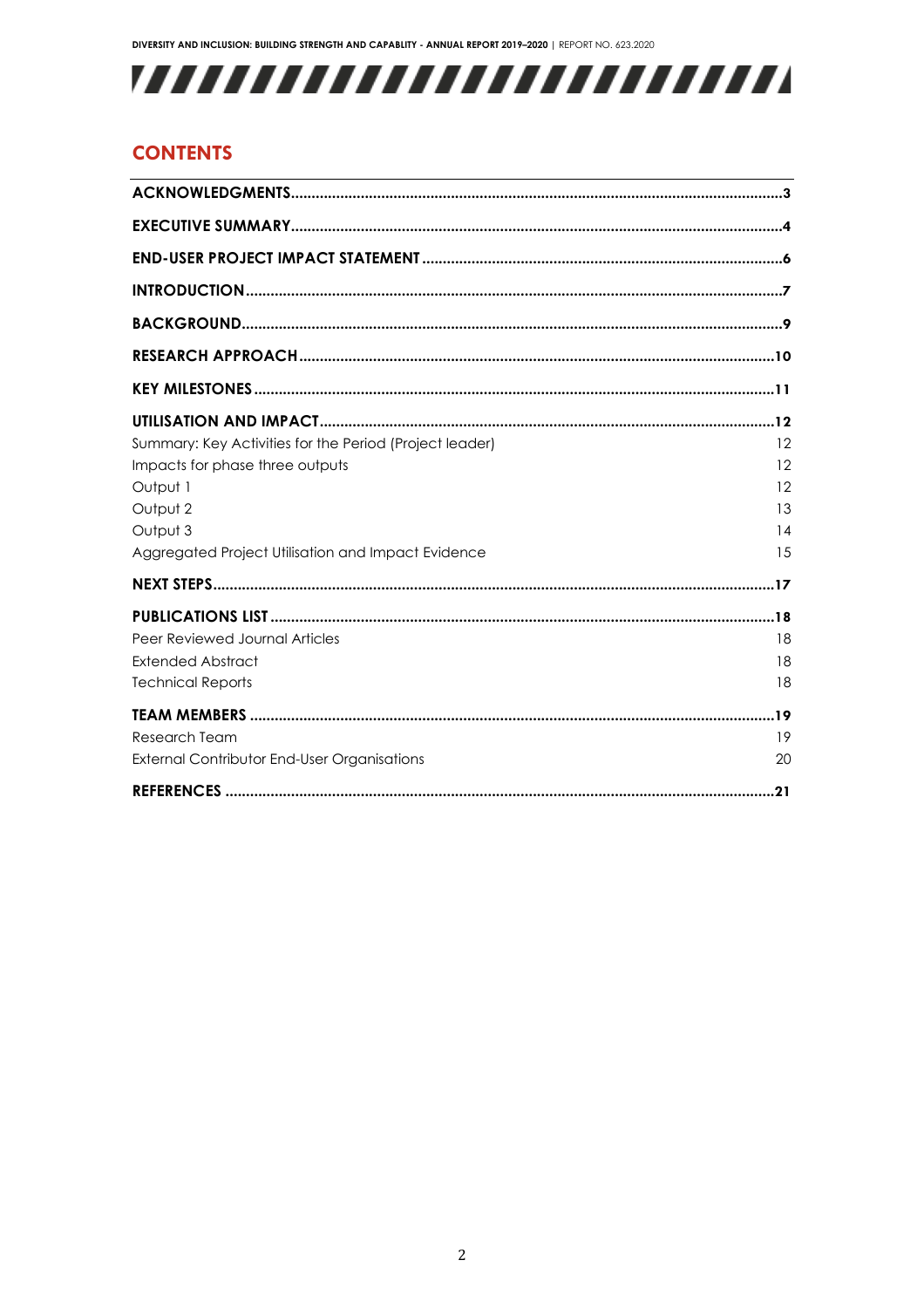

# <span id="page-3-0"></span>**ACKNOWLEDGMENTS**

This project, 'Diversity and inclusion: building strength and capability', relies on the generosity and willingness of our end users to open up their organisations and give their time to explore a difficult, and sometimes potentially contentious issue. Research on diversity and inclusion (D&I) requires the same environment that implementing D&I needs: mutual trust and safe spaces where open and honest conversations can be had, and a willingness to be candid about the issue in each organisation.

We especially wish to thank all our stakeholders for their collaboration and in particular, Fire and Rescue New South Wales (FRNSW), Queensland Fire and Emergency Services (QFES), South Australia State Emergency Services (SASES), Women and Firefighting Australasia (WAFA), Department of the Environment in South Australia (DoE), South Australian Metropolitan Fire Brigade (SAMFB), Lifesaving Victoria and the New South Wales State Emergency Services (NSWSES) for their support of research activities. We would also like to thank our working group, mentors and advisors who have guided us, and the D&I practitioners within and beyond these organisations who have generously shared their experience and knowledge with us throughout the process. These contributions have been invaluable and our research would not be possible without this.

We would also like to thank the following people for their contributions:

- Members of our working group: Janine Taylor, Steve O'Malley and Claire Cooper, Heather Lakin; and special advisors Mal Connellan, Joe Buffone and John Beard for their encouragement, contributions to, and guidance of, this study.
- Dermot Barry, Peter Button, Emma Ginman, Faye Morton, Ed Pikusa, Heather Stuart, Dave Baigent, Wayne Harrison, David Holland, John Bates, Qunn Cramer and Kelly Martin for their contributions to the research during the third phase of this project.
- The BNHCRC team for their support in the development of materials to support its uptake.

We would also like to acknowledge the support of the Commonwealth Government through the Cooperative Research Centre program and the Bushfire and Natural Hazards Cooperative Research Centre.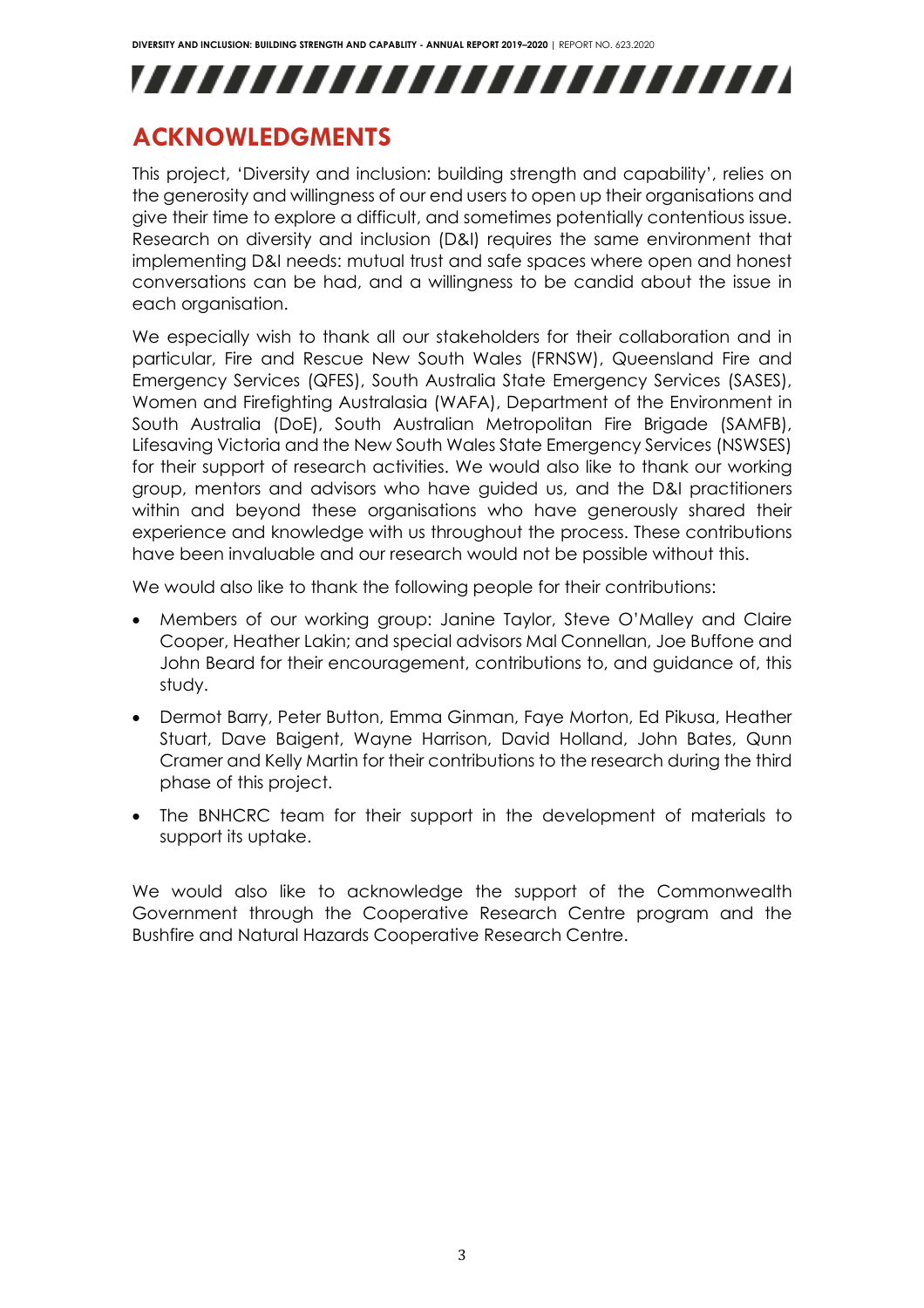

# <span id="page-4-0"></span>**EXECUTIVE SUMMARY**

'Diversity and inclusion: building strength and capability' is a three-year project commissioned by the Bushfire and Natural Hazards CRC, which commenced in July 2017 and has just completed its third year of exploration. It has been a challenging year in terms of delivery, and the project has had to adjust its research plan to accommodate the unprecedented bushfires and the COVID-19 pandemic, which have impacted the university and the stakeholder organisations. As a result, the project will now deliver the final outputs for the project in the second half of 2020.

During the third phase, we have focused our activities around consolidating key findings in the organisational stream and testing these in another industry to look for commonalities and points of divergence. New needs that emerged from the second year review highlight the necessity for further indepth review in relation to the economic and community areas. Activities have continued with a case study approach and three reports have been completed.

Key areas of focus for this phase have been as follows:

- Undertaking two economic and community case studies
- Testing and refining the framework concepts and processes
- Collation of case studies to highlight key areas of research for delivery for the final documents that focus on management and measurement
- Collation of measurement sources.

Key findings from this phase of the research are as follows:

- Investment in D&I varies considerably between different programs. How well they can be assessed relies heavily on the data available and the current economic tools that can be used for assessment.
- Measurement in relation to diversity has increased over the last three years in organisations, but aspects such as culture/spirituality and gender identity remain indicative as they are optional and can only be assessed at a community level through the census data.
- Measurement for inclusion is still in its infancy in terms of measurements used in organisations. In terms of measurement of inclusion within their communities, there were no specific tools found to support this type of measurement being used in the sector.
- Awareness as to how to manage diversity within organisations inclusively is growing, but there is still considerable work to do in relation to the development of capability and support tools.
- In terms of capability, organisations have pockets of skills and capabilities, but there is a need to strategically plan for and build capability, particularly in relation to the management of human and social risk.
- There is need for organisations to value and formally reward those who invest in the development of D&I skills and capability.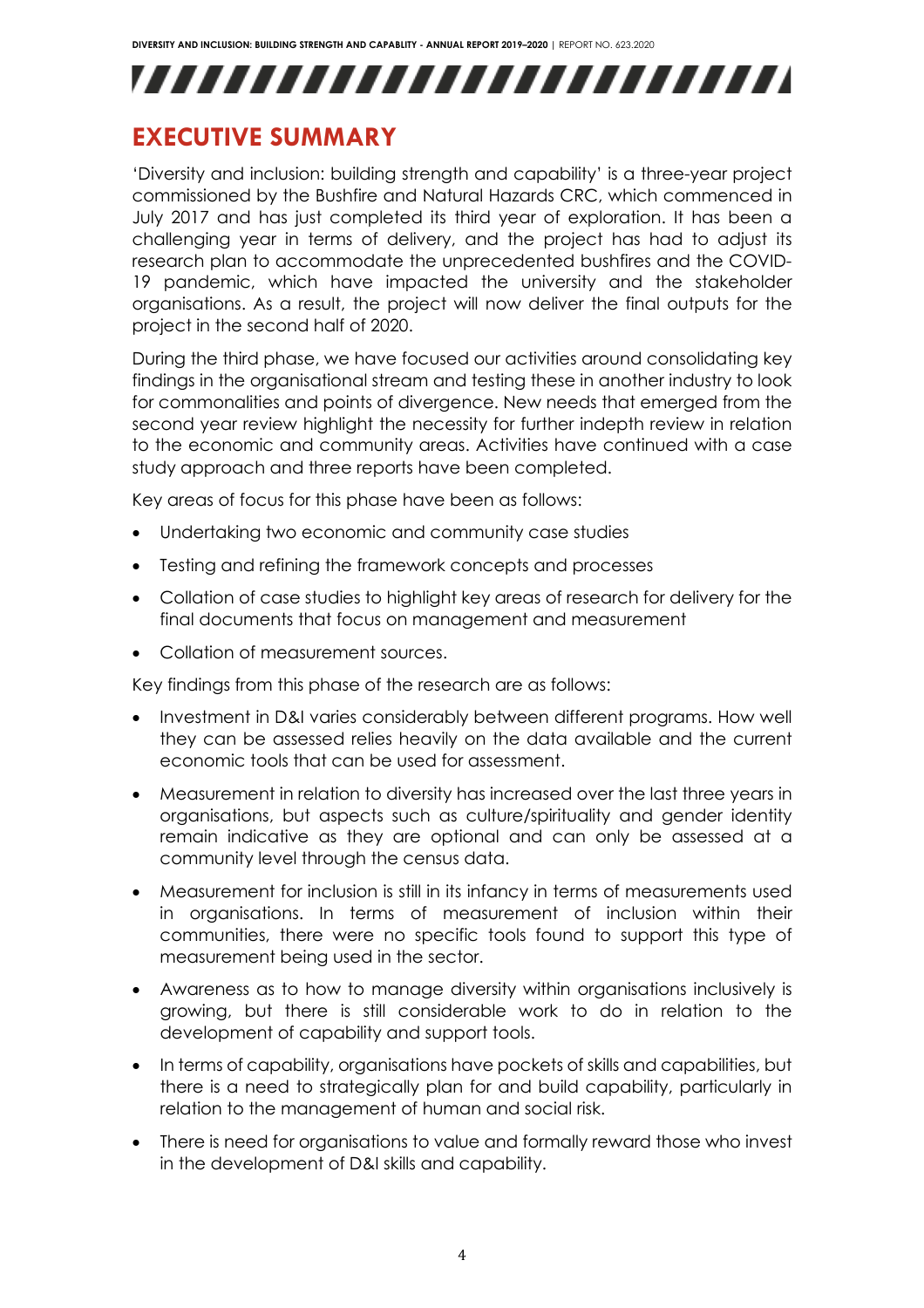

Stakeholder engagement has been limited during this phase, as it was put on hold between November 2019 and April 2020. Where possible, we have maintained contact through individual interactions. We have also had a reduced level of outreach such as presentations due to the cancellation of a number of conferences, however the project team was involved in three presentations at the 2019 AFAC conference.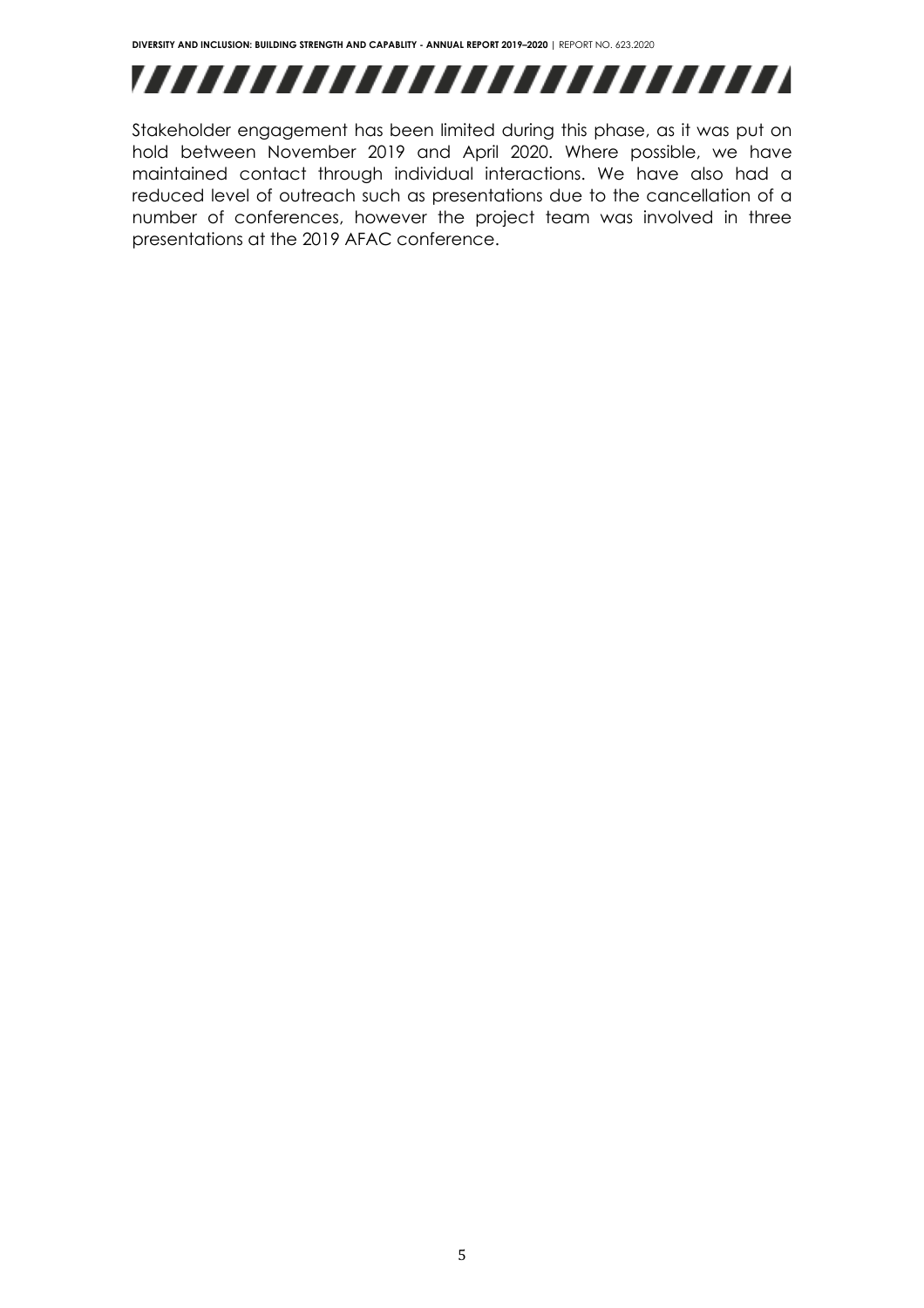

# <span id="page-6-0"></span>**END-USER PROJECT IMPACT STATEMENT**

**Quinn Cramer**, *President, Women and Firefighting Australasia*

The combined WAFA-BNHCRC report is a valuable report to use along side the conference outcomes statement for WAFA. While the outcomes statement provides insights to current and best practices, the workshop report has allowed us to gather data from a wide range of members that not only backs up the findings in the outcomes statement, but moving forward, allows us to measure change around the qualities, traits and behaviours observed by our members within their organisations. The ability to partner with BNHCRC to create the report ensured that the methodology used to analyse the data was the best method to ensure that the data was summarised in a manner that allowed for future comparisons and ensured that undue bias wasn't conferred on the results.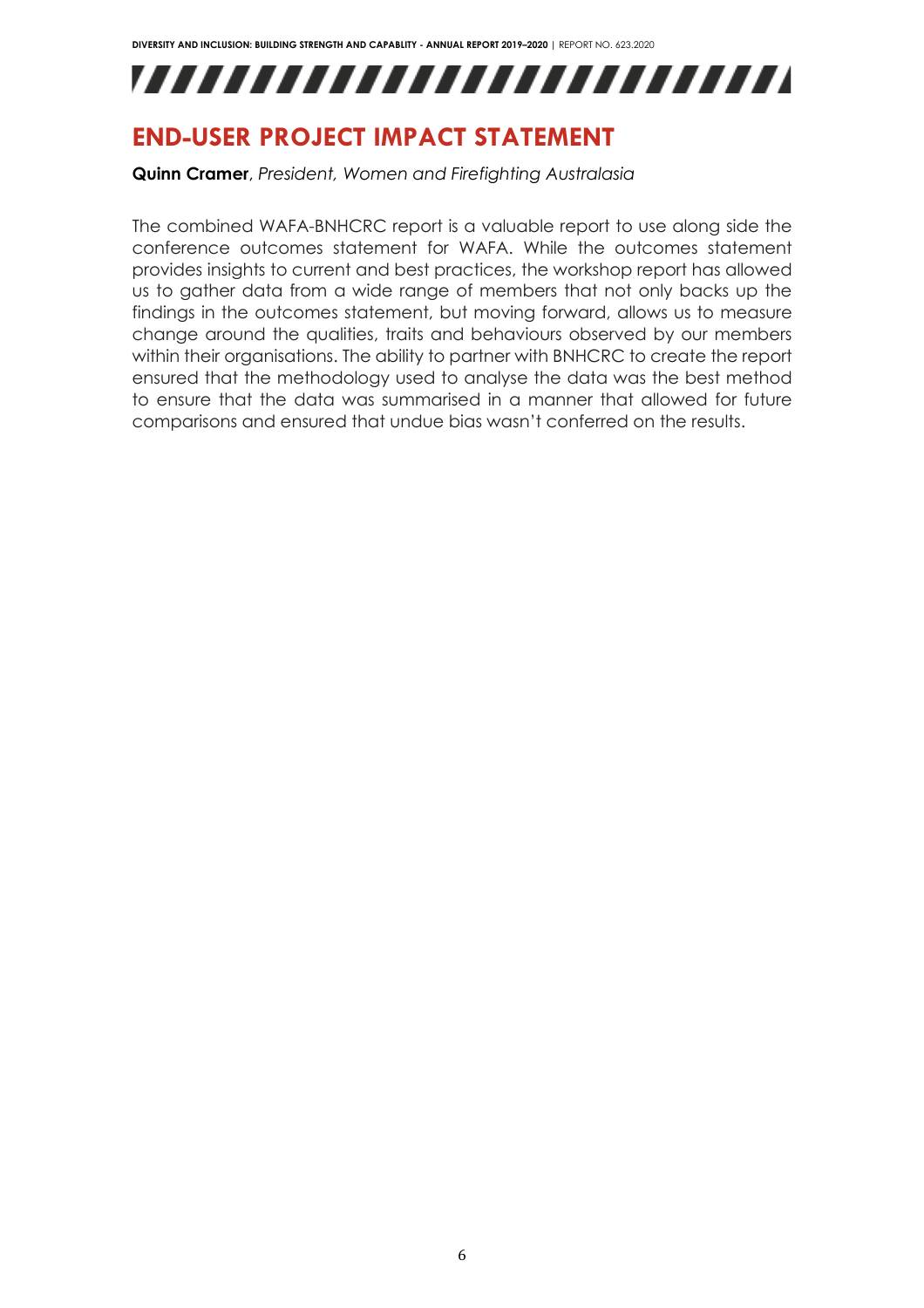# VIIIIIIIIIIIIIIIIIIIIIIII

# <span id="page-7-0"></span>**INTRODUCTION**

The Emergency Management Sector (EMS) is a diverse and complex sector whose key purpose is the protection of life and property by implementing 'a range of measures to manage risks to communities and environments' (Emergency Management Australia, 1998, p39). Their scope of activities spans the prevention, preparedness, response and recovery (PPRR) spectrum, and requires a range of activities that contribute to the wellbeing of communities.

The context in which many of these organisations operate is changing due to:

- The increasing intensity and frequency of events due to climate change, and the increasing costs associated with these events
- Changing demographics (particularly in relation to the increasingly diverse community to be served)
- New technologies (particularly digital technology)
- Resource constraints and decreasing volunteer numbers
- The need to build resilience in organisations and their communities to reduce future costs and impacts of future events.

As these drivers are dynamic and systemic, they are changing the focus of EMS activities from shorter-term tactical approaches across the PPRR spectrum, to longer-term strategic approaches that focus on future outcomes. These drivers are also driving the need to innovate across the EMS, and develop new services that aim to increase resilience of the organisations themselves and the community. This is fundamentally changing the nature of the relationship EMS has with the community, from delivering a service **to** them, to working **with** them (Young et al., 2018a, p8). There is also a recognition that emergency services need to better reflect the communities they work to serve (NEMC, 2011) to achieve this outcome. Effective D&I is central to this agenda.

Currently, there are 'unacceptably low levels of diversity' in the EMS (AFAC, 2016). There is, however, a growing awareness that there are a number of benefits that can result from increasing diversity in organisations. Effective implementation, however, is complex due to:

- The need for significant cultural change in the face of entrenched cultural attitudes at organisational and community levels about what emergency services are, how they should operate, and who should be developing, implementing and managing these processes.
- Lack of clarity as to what diversity is and means, the value of the benefits diversity offers, and how to best place and integrate diverse people into current operational activities.
- There is a current lack of understanding of what is effective and how to measure this.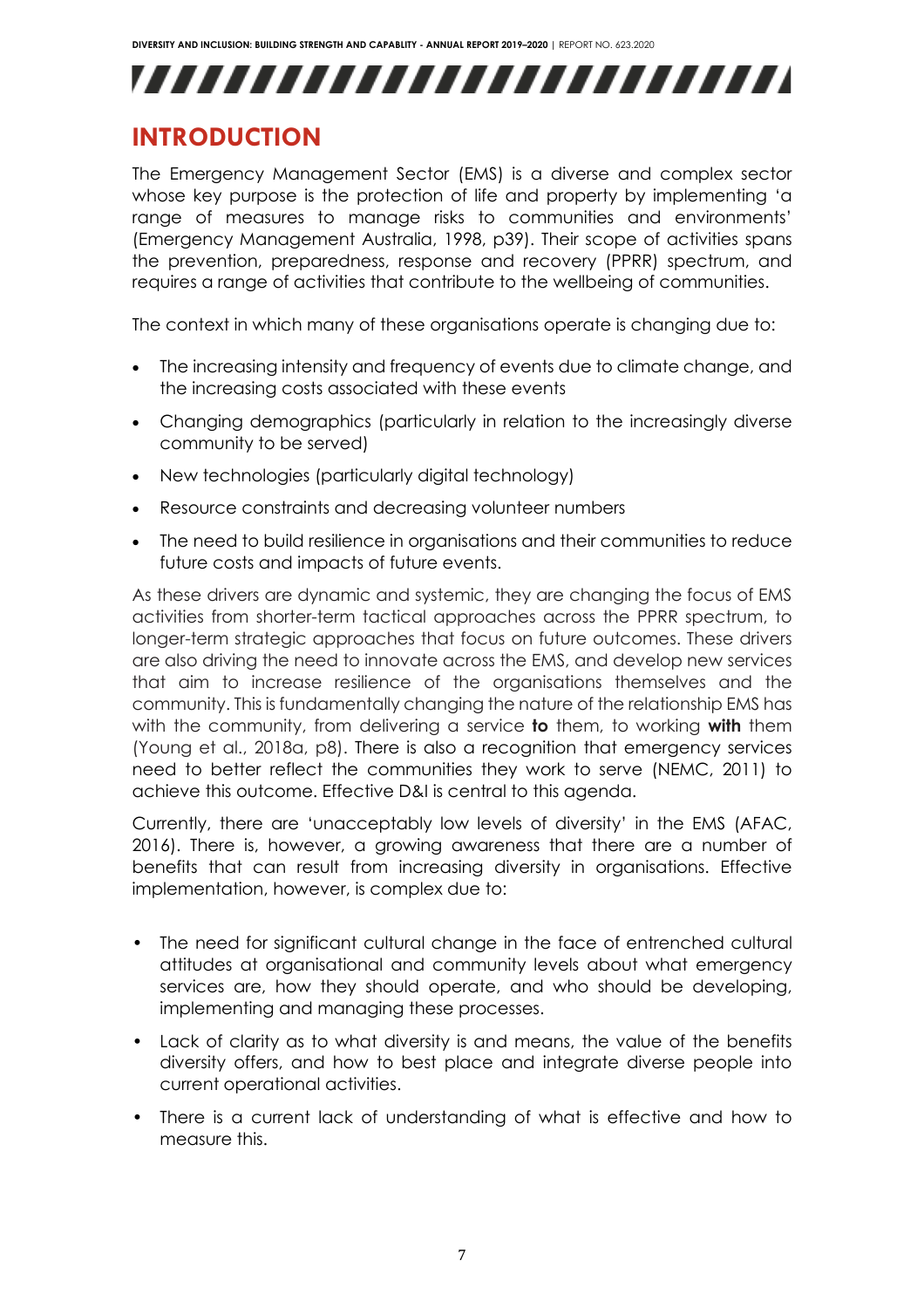

If EMS organisations are to capitalise on the emerging opportunities and fulfil their future potential in this area, they will need to develop new ways of thinking and working. Diversity is not new to EMS organisations and there are existing strengths and knowledge that can be built upon. Understanding what is effective, and why and how this agenda can be progressed, is critical to achieving future outcomes.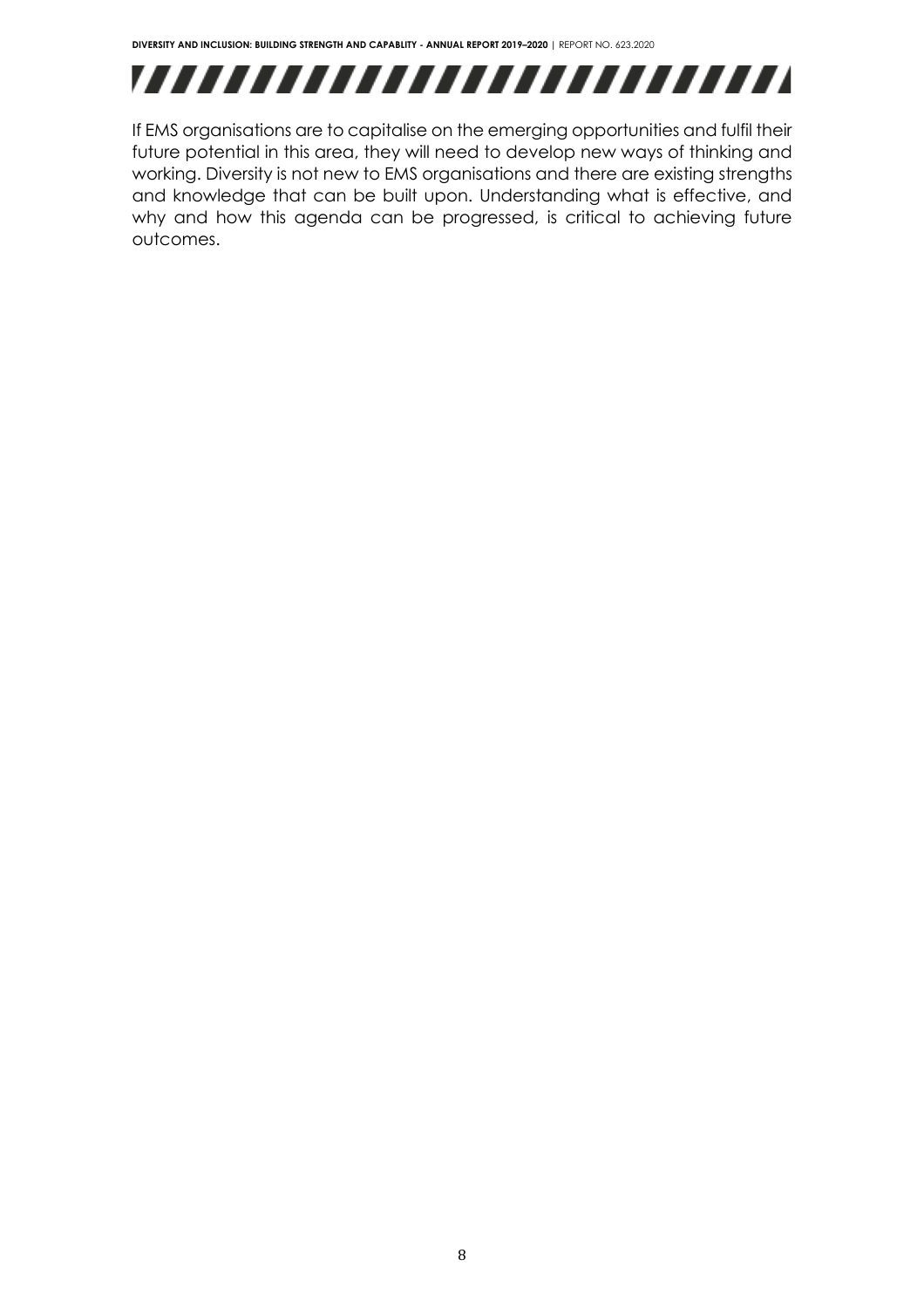# ,,,,,,,,,,,,,,,,,,,,,,,,,

# <span id="page-9-0"></span>**BACKGROUND**

The project aims to assist the understanding and practice of D&I in the EMS through the identification of current measurement, strengths, barriers, needs and opportunities in emergency management organisations (EMOs) and the community.

The key need identified in the scoping phase of this project was to understand what effective D&I is, and what this means for EMOs in terms of practice and measurement. This has become the project's primary focus. We have developed a definition of effective diversity to guide the project, which is:

The result of interactions between organisations and individuals that leverage, value and build upon characteristics and attributes within and beyond their organisations to increase diversity and inclusion, resulting in benefits that support joint personal and organisational objectives and goals, over a sustained period of time (Young et al., 2018a, p19).

The project is examining D&I systemically through a values, narratives and decision making context across organisational, community and economic themes, using case studies. Aspects of diversity being examined are: culture and ethnicity, gender, demographic status (age and education), and disability (physical). These will be considered through the key drivers outlined in the following section on context, which are currently shaping current and future EMOs and their communities.

This project has three phases:

- 1. Understanding the context in which D&I exists in EMOs and the community
- 2. Development of a D&I framework suitable for the EMS
- 3. Testing and utilisation of the framework.

The aim of this research is to develop a practical framework tailored to the EMO context that builds upon and leverages current strengths and expertise within the EMS. This is being developed collaboratively with our end user group as part of our research process. Its purpose is to support better management and measurement of D&I by providing a basis for more effective evidence-based decision making.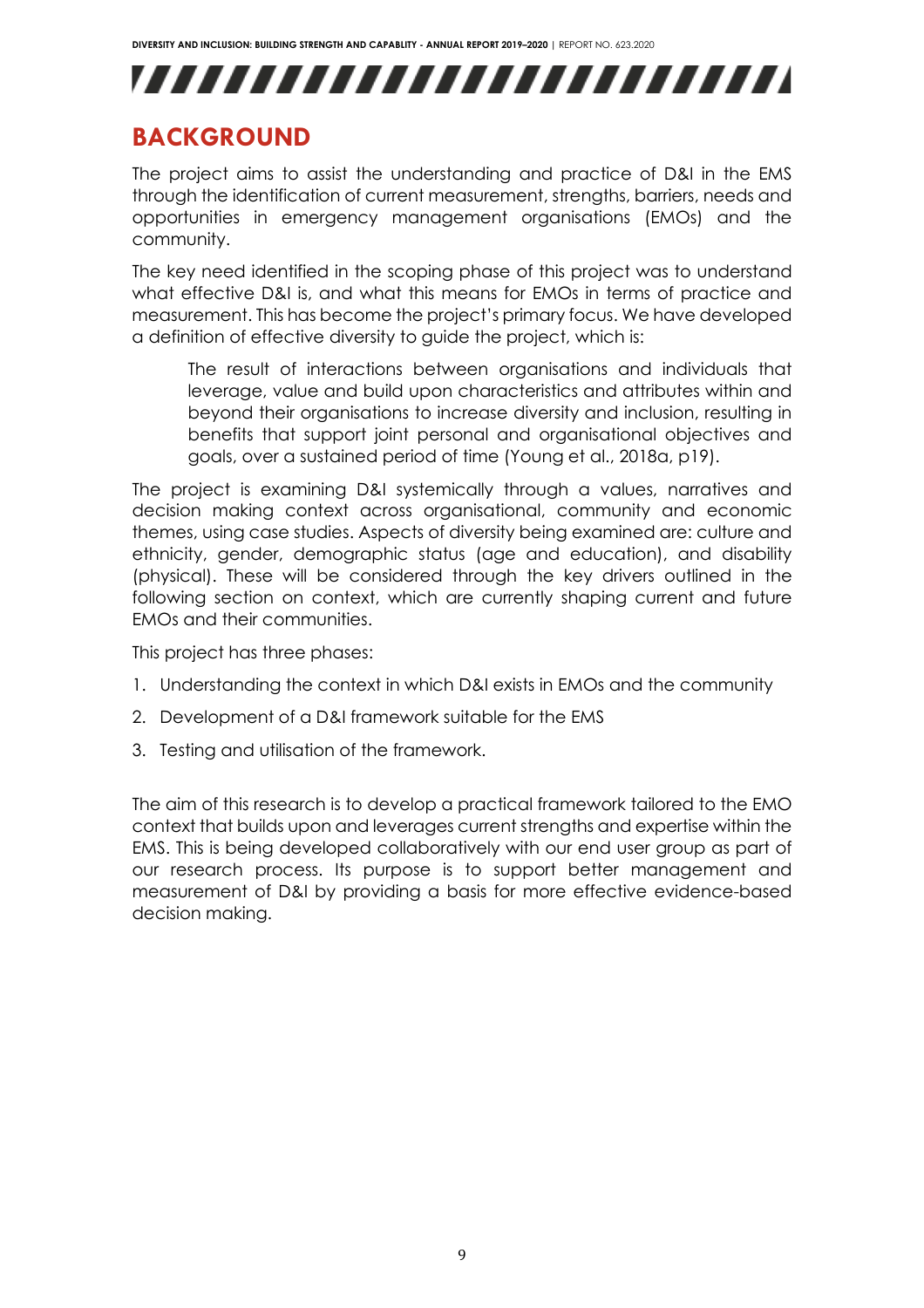

# <span id="page-10-0"></span>**RESEARCH APPROACH**

Our team at Victoria University specialises in end user-based research using systemic analysis that integrates research into decision making as part of the research process. This process co-designs and develops the research and its outputs with the end users to ensure that research products are fit-for-purpose. Key phases of this process are shown in Figure 1.



**FIGURE 1:** IMPLEMENTATION PHASES OF END USER-BASED RESEARCH (YOUNG, 2016)

The project uses a transdisciplinary approach, which combines different academic methodologies with end user knowledge. Outputs are tailored towards the decision making context of our end users, and the collation and integration of end user knowledge is a key part of our research.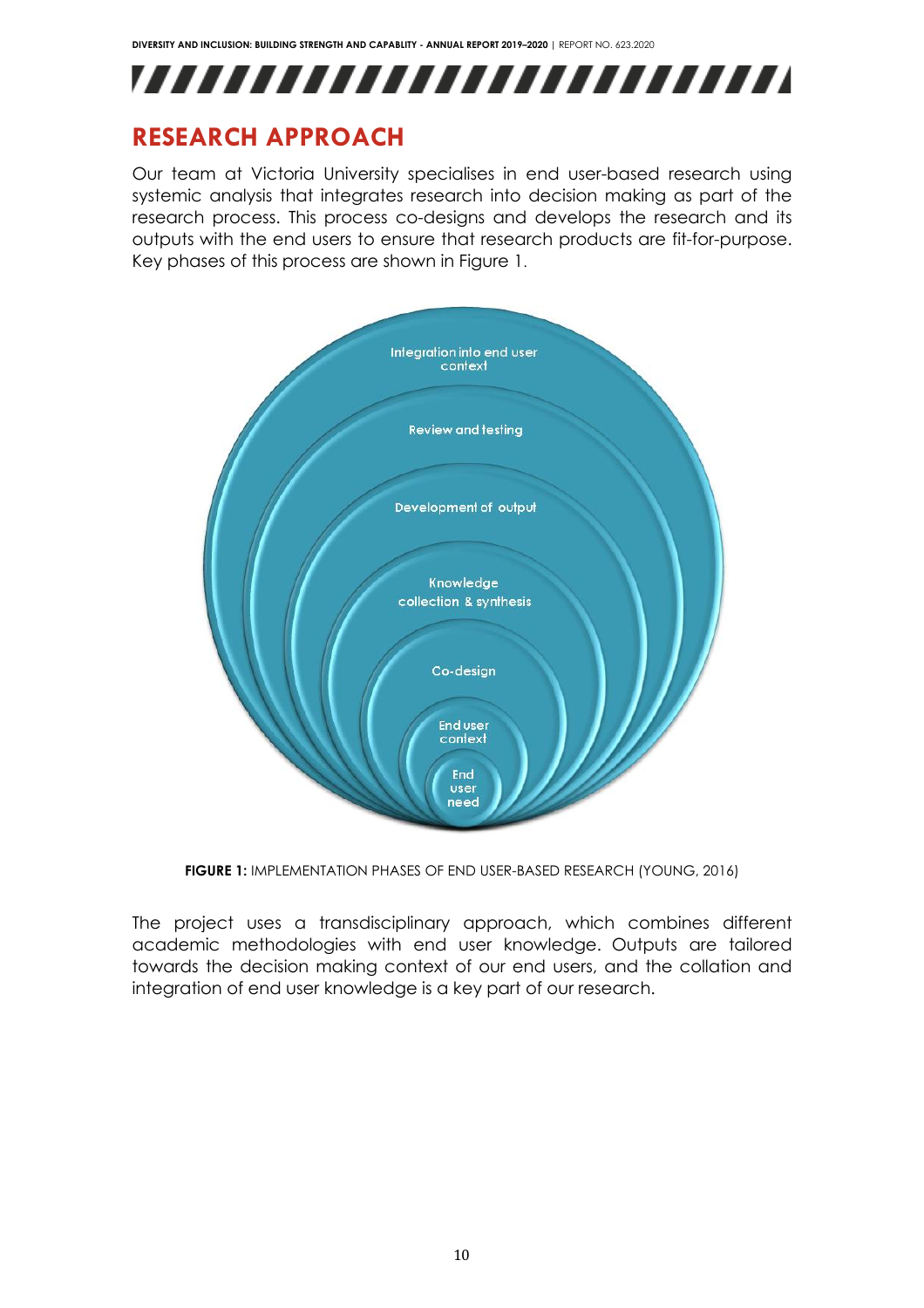

# <span id="page-11-0"></span>**KEY MILESTONES**

Due to disruption experienced by the project, there have been a number of adjustments to the delivery schedule detailed below. All adjusted items are scheduled for delivery by 30 September 2020.

| Milestone | Deliverable                                                                                                  | Status    |
|-----------|--------------------------------------------------------------------------------------------------------------|-----------|
| 2.4.2     | Research review Phase 2                                                                                      | Completed |
| 2.4.3     | Quarterly reporting, annual report, self-assessment matrix                                                   | Completed |
| 3.1.1     | Poster for BNHCRC conference                                                                                 | Completed |
| 3.1.2     | Quarterly reporting                                                                                          | Completed |
| 3.2.1     | Complete testing components of framework, adjust and amend<br>framework document                             | Completed |
| 3.2.2     | Quarterly reporting                                                                                          | Completed |
| 3.3.1     | Deliver final framework                                                                                      | Completed |
| 3.3.2     | Deliver policy brief                                                                                         | Completed |
| 3.3.3     | Deliver draft research report (to contain a summary of synergies<br>between volunteer and diversity project) | Adjusted  |
| 3.3.4     | Quarterly reporting                                                                                          | Adjusted  |
| 3.4.2     | Deliver final research report (to contain a summary of synergies<br>between volunteer and diversity project) | Adjusted  |
| 3.3.5     | Quarterly reporting, annual report, self-assessment matrix                                                   | Completed |
| 3.4.1     | Deliver professional development workshops                                                                   | Adjusted  |
| 3.4.3     | Quarterly reporting, final report, self-assessment matrix                                                    | Adjusted  |

**TABLE 1:** DELIVERABLES SCHEDULE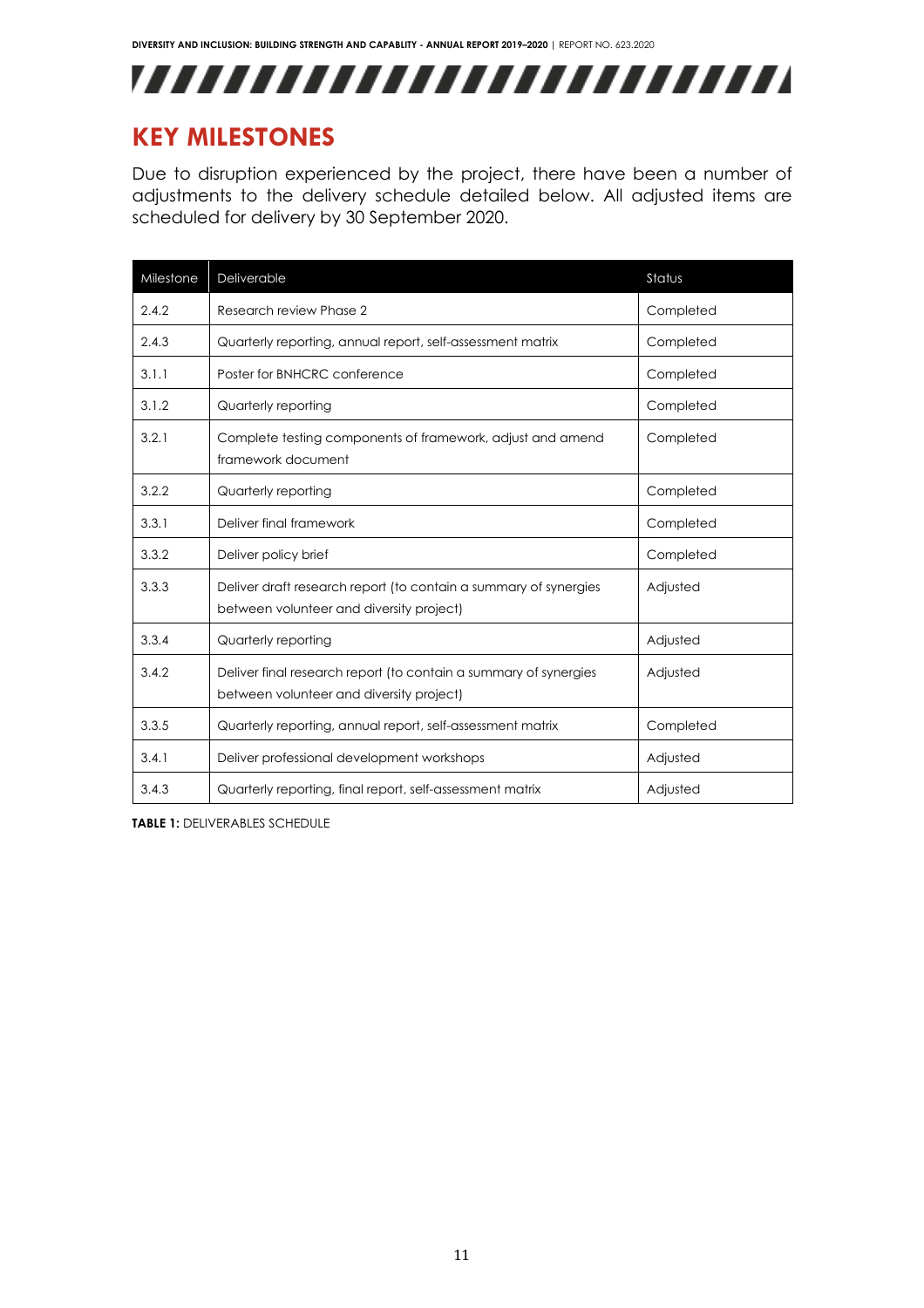# VIIIIIIIIIIIIIIIIIIIIIIII

# <span id="page-12-0"></span>**UTILISATION AND IMPACT**

# <span id="page-12-1"></span>**SUMMARY: KEY ACTIVITIES FOR THE PERIOD (PROJECT LEADER)**

Due to the disruption experienced in the last 12 months, the project has not undertaken the usual outreach programs to support utilisation. However, reads of the project's research collateral have continued to increase on Researchgate and the BNHCRC YouTube channel (Table 2). The literature review (Young et al., 2018a) is particularly notable with 2,461 reads, and the organisational report 'The long road' (Young et al., 2018b) had 583 reads.

As the project has evolved, we have multiple outputs that have a cumulative impact. In relation to utilisation and impacts, we have also provided evidence of the project as whole, to show the cumulative effects of previous outputs, as well as use and impact of the outputs developed in the third phase of the project.

Use in relation to presentations to EMOs has been limited to pre-bushfire and pre-COVID-19 presentations.

# <span id="page-12-3"></span><span id="page-12-2"></span>**IMPACTS FOR PHASE THREE OUTPUTS**

# **OUTPUT 1**

*Risky business: why diversity and inclusion matter. Into the future: building skills and capabilities for a diverse and inclusive workforce, workshop synthesis and key research findings* **(Young and Jones, 2019)**

### Output description

This report summarises findings from a workshop entitled 'Into the future: building capabilities and skills for inclusive and diverse organisations' held on 5 December 2018 at Victoria University. It introduces and describes D&I-related risks as they apply to EMOs, and links attributes, capabilities and skills to the management of these risks and day-to-day activities. It also examines how these might change in the future, and how they relate to current tasks at the service delivery level. The report provides some of the groundwork for understanding what these risks are and how they manifest in an organisational context. Its aim is to provide a starting point for EMOs to think about how to incorporate D&I risk more formally into their operational frameworks.

### Extent of use

- Cumbria Fire and Rescue examined the mapping of D&I risk and capability into the risk process in a document for applicability
- Inclusion assessment criteria applied to work undertaken for the public transport sector
- The criteria for capability was applied to the community report.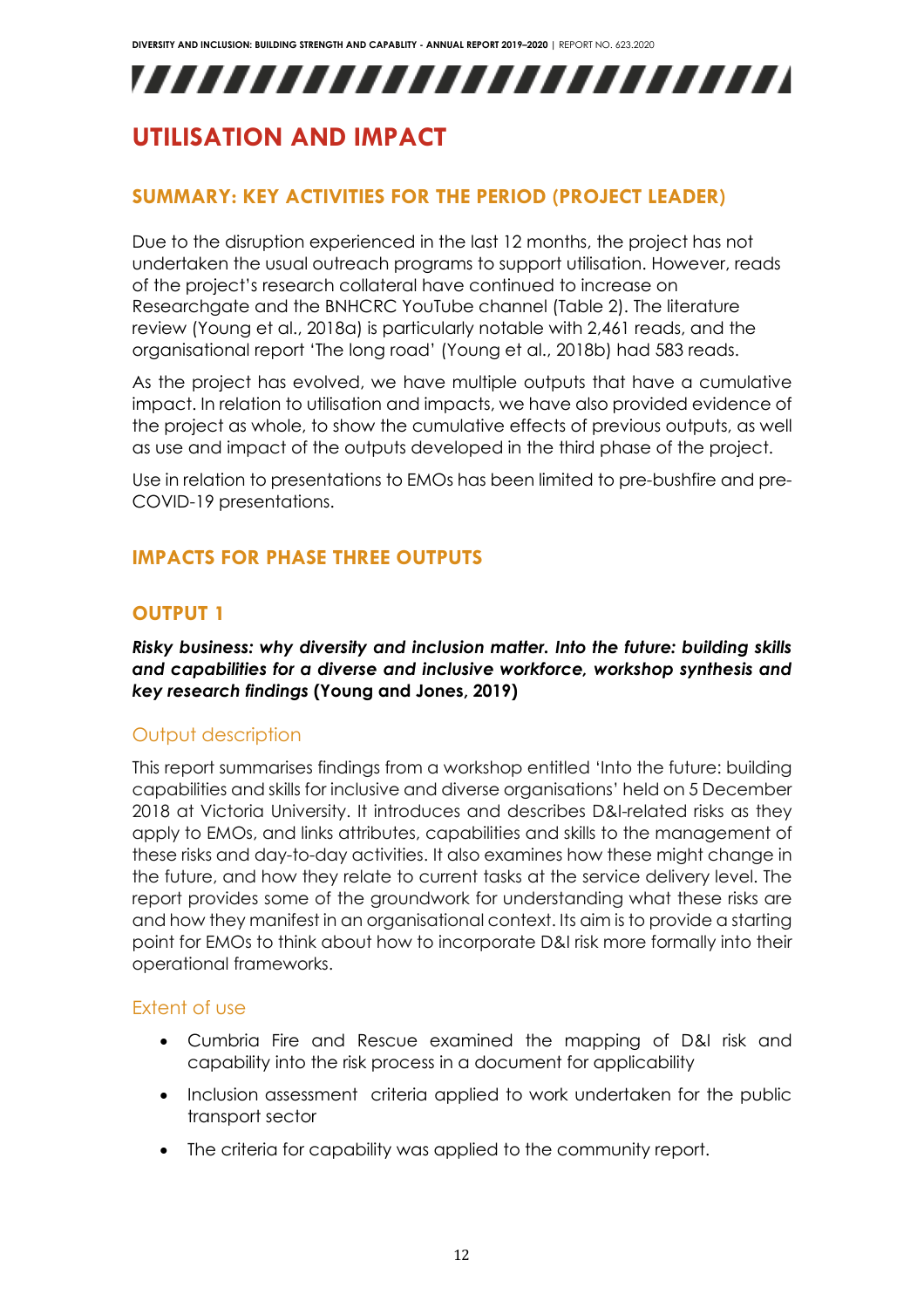,,,,,,,,,,,,,,,,,,,,,,,,,

# Utilisation potential

- To apply the mapping exercise more broadly to integrate social and human risk identification and capability planning into organisational and risk planning activities.
- Development of indicators for measuring D&I capability across the PPRR spectrum.

## Utilisation impact

- The role of inclusion in managing human and social risk from the report have been reported as useful and useable by our stakeholders and some of them are reporting using this within their organisations.
- An internal document for AFAC Male Champions of Change has been produced, which integrates key aspects of the report's key findings into the AFAC framework.
- Use of scenarios documented in the report used by EMV to support discussions.

### Utilisation and impact evidence

- Useful and useable for risk framing and scenario use documented in end of Phase 2 assessment and recorded in meeting notes.
- Other aspects used in another industry study and AFAC presentations shown in the project utilisation and impact evidence.
- It has been used in the AFAC presentation and an AJEM monograph publication.
- End users have report concepts being discussed and used in their own organisations.

# <span id="page-13-0"></span>**OUTPUT 2**

### *Economic case benefits of the Indigenous Fire and Rescue Employment Strategy (IFARES) program: Fire and Rescue New South Wales***. (Rasmussen and Maharah, 2019)**

### Output description

This study details the costs and benefits (tangible and intangible) of the IFARES program. It estimates these by modelling different cost and benefit components. It finds the total benefits of the program to be around \$8 million and estimates a benefit-cost ratio of 20, meaning that for every dollar invested in the program, the benefits to the community are approximately 20 times the amount invested. The intangible benefits are gleaned from multiple sources, such as interviews with people involved with the program and media reports. The estimates of costs are largely based on data provided by Fire and Rescue New South Wales (FRNSW).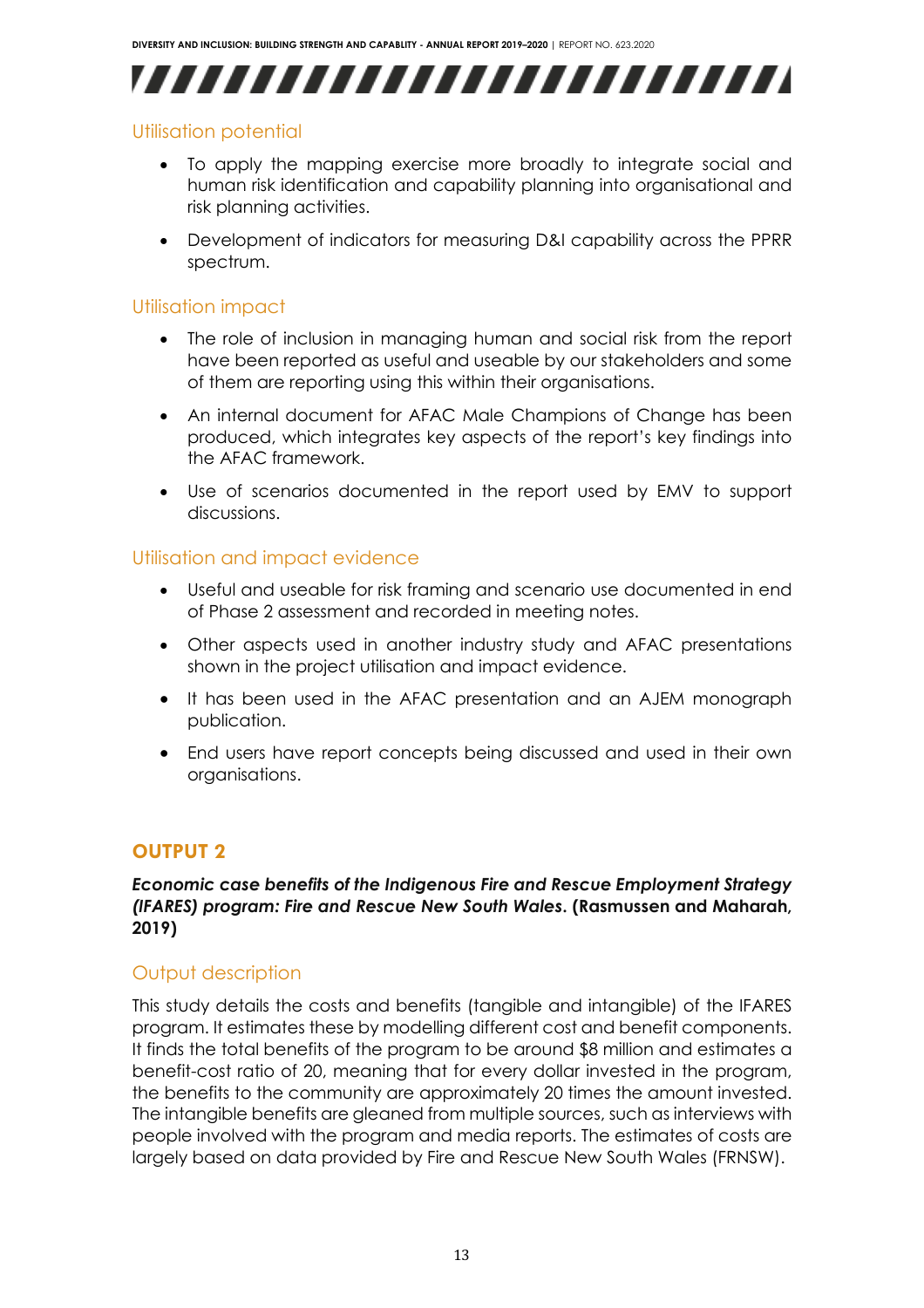,,,,,,,,,,,,,,,,,,,,,,,,,

# Extent of use

- The report has been used by FRNSW to support further development of the program.
- It was used in an AFAC presentation and an AJEM monograph publication.

# Utilisation potential

• This report provides a basis for the development of economic indicators and assessments to support business cases and decision makers.

# Utilisation impact

• It is difficult to determine this at this stage as outlined above.

# <span id="page-14-0"></span>**OUTPUT 3**

*Building resilience: understanding the capabilities of diverse communities***. (MacDonald, 2020)**

### Output description

This report is from a community perspective of the role the community could play, its capabilities and readiness to work with the EMS to build resilience and be prepared for potential natural disasters. It focuses on two diverse communities – an immigrant community and young people aged between 18–25.

# Extent of use

• The report was published on the BNHCRC website in February 2020, so it is difficult to determine the extent of its use at this stage.

# Utilisation potential

• As the sample contained in this study is small, it is indicative only. However, these findings provide a basis for further development of work in this area, in particular indicators for measuring community D&I capability across the PPRR spectrum and also the need for further exploration across this sector.

### Utilisation impact

• It is difficult to determine this at this stage as outlined above.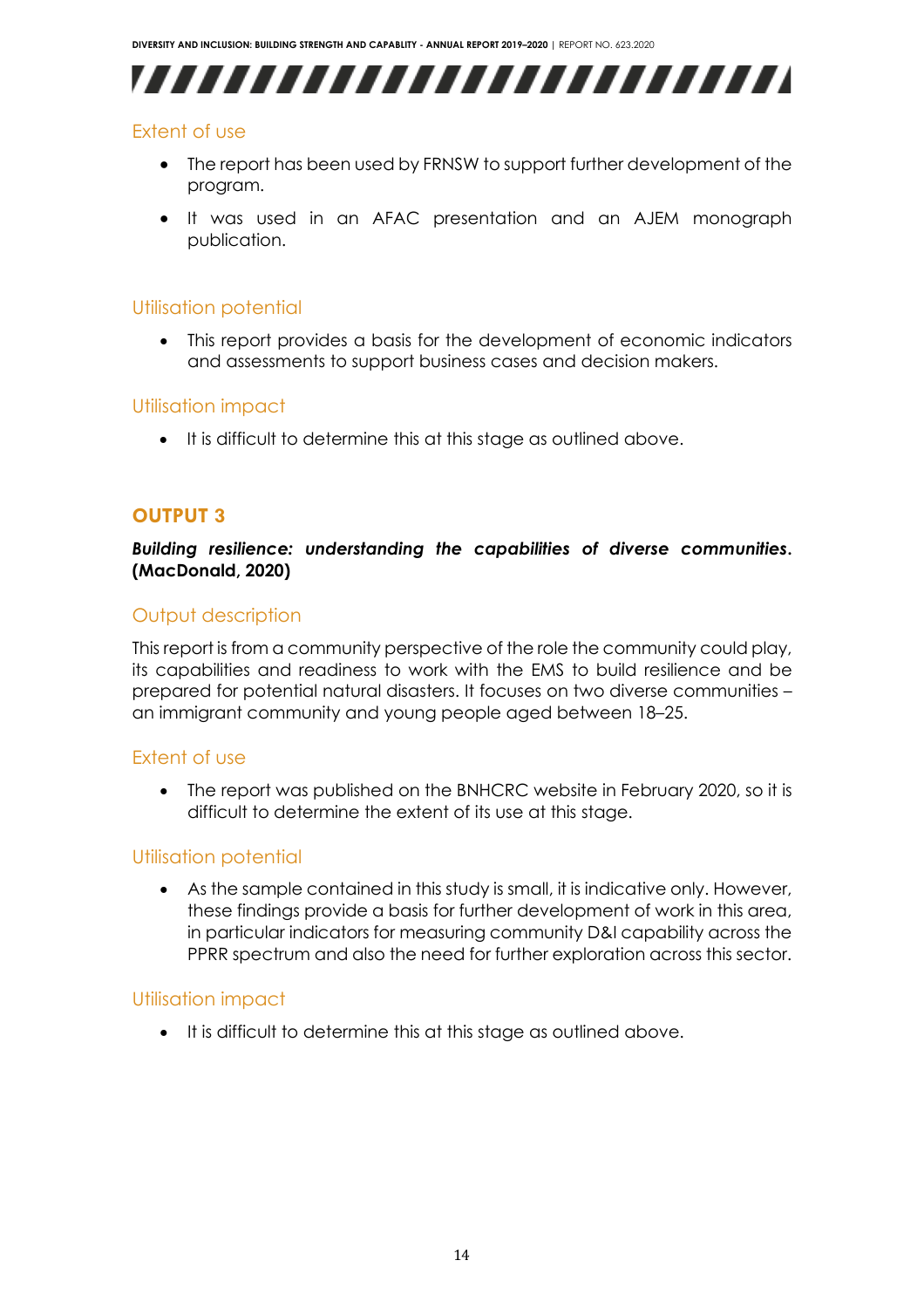,,,,,,,,,,,,,,,,,,,,,,,,,,

# <span id="page-15-0"></span>**AGGREGATED PROJECT UTILISATION AND IMPACT EVIDENCE**

The use and impact of all project outputs to date are detailed in Table 1.

| Platform              | Content                                                                                                                                                    | Impact            |
|-----------------------|------------------------------------------------------------------------------------------------------------------------------------------------------------|-------------------|
| <b>BNHCRC YouTube</b> | <b>Practitioner videos</b>                                                                                                                                 |                   |
|                       | Steve OMalley (MFB)                                                                                                                                        | 151 views         |
|                       | Colin Thomson (MFB)                                                                                                                                        | 98 views          |
|                       | Janine Taylor (QFES)                                                                                                                                       | 118 views         |
|                       | Malcolm Connellan (Ex NSWFR)                                                                                                                               | 41 views          |
|                       | Diversity and inclusion: building strength<br>and capacity research update                                                                                 | 141 views         |
| <b>Podcasts</b>       | The story of UK's first female firefighter -<br>failure wasn't an option for this trailblazer                                                              | 124 listens       |
| <b>ResearchGate</b>   | Diversity and inclusion: building strength<br>and capability literature review, report                                                                     | $2,461$ reads     |
|                       | The long road: building effective<br>diversity and inclusion in emergency<br>management, report                                                            | 583 reads         |
|                       | Effective diversity in emergency<br>management organisations: the long<br>road, AJEM article                                                               | 118 reads         |
|                       | Shaping the new norm: WAFA<br>Conference 2018 Evaluation and QFES<br>Workshop Synthesis, WAFA                                                              | 84 reads          |
|                       | Risky business: why diversity and inclusion<br>matter – into the future building skills and<br>capabilities for diverse and inclusive<br>workforce, report | 82 reads          |
|                       | Transforming through diversity and<br>inclusion capability - the pathway to<br>achieving diversity benefits, AJEM<br>monograph series 2020                 | 63 reads          |
| Linkedin              | Transforming through diversity and<br>inclusion capability - the pathway to<br>achieving diversity benefits, AJEM<br>monograph series 2020                 | 229 views of post |
|                       | Building resilience: understanding the<br>capabilities of diverse communities,<br>report                                                                   | 656 views of post |
|                       | Risky business: why diversity and inclusion<br>matter – into the future building skills and<br>capabilities for diverse and inclusive<br>workforce, report | 561 views of post |
|                       | Shaping the new norm: WAFA<br>Conference 2018 Evaluation and QFES<br>Workshop Synthesis, WAFA                                                              | 645 views of post |

TABLE 2: SOCIAL MEDIA IMPACT FOR BNHCRC DIVERSITY AND INCLUSION PROJECT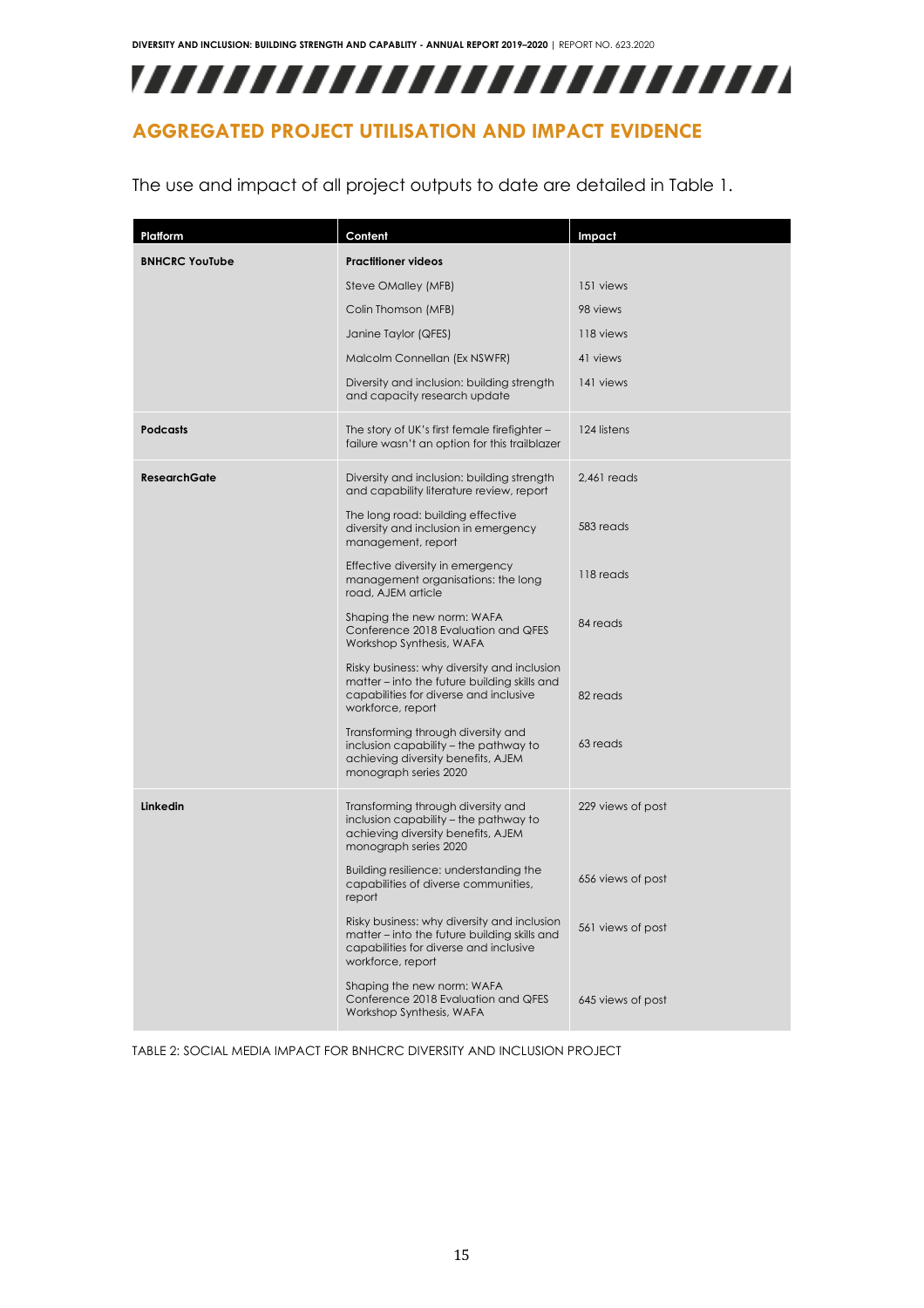

In terms of use of other evidence:

- An internal document for AFAC Male Champions of Change has been produced which integrates key aspects of the research into the AFAC framework.
- The VU research unit was awarded a contract based on the VU methodology and the quality of work in the draft framework developed. Aspects of the framework and the assessment criteria were included in one area of the new study, and were found to be transferable and useful for policy impact assessment.
- Some of the VU team have been awarded an internal Planetary Health Grant by VU and also received additional funding from the BNHCRC to undertake a short study to examine capabilities in relation to recovery of diverse communities in Gippsland following the recent bushfires in that region.
- Presentations that have used the work are as follows:
	- Young C. Transforming through diversity and inclusion capability: the pathway to achieving diversity benefits. Presentation to AFAC19, Melbourne, 27–30 August 2019.
	- Taylor J, O'Malley S, Young C. Diversity more than the eye can see: challenging the way we look at diversity. Presentation to AFAC19, Melbourne, 27–30 August 2019.
	- Taylor J, O'Malley S, Young C. Diversity and inclusion: innovation stage. Presentation to AFAC19, Melbourne, 27–30 August 2019.
	- The strategic process of change developed for the draft framework contained in 'The Long Road' report (Young et al., 2018b) was included in presentations for Victoria's Lead Scientist, and industry stakeholders and government as part of a workshop.
- Cumulative outputs applied to work in a state government study:
	- Young C and Parry N (2020) *Reimagining the workforce: organisational context assessment of inclusion and innovation in the Victorian rolling stock sector*. With contributions from Heenetigala K. Rail Manufacturing Cooperative Research Centre, Melbourne.
	- Young C, Jones R N, Heenetigala K, Ooi D, Lung S and Parry N (2020) Reimagining the workforce: the Victorian rolling stock context – literature review. Rail Manufacturing Cooperative Research Centre, Melbourne.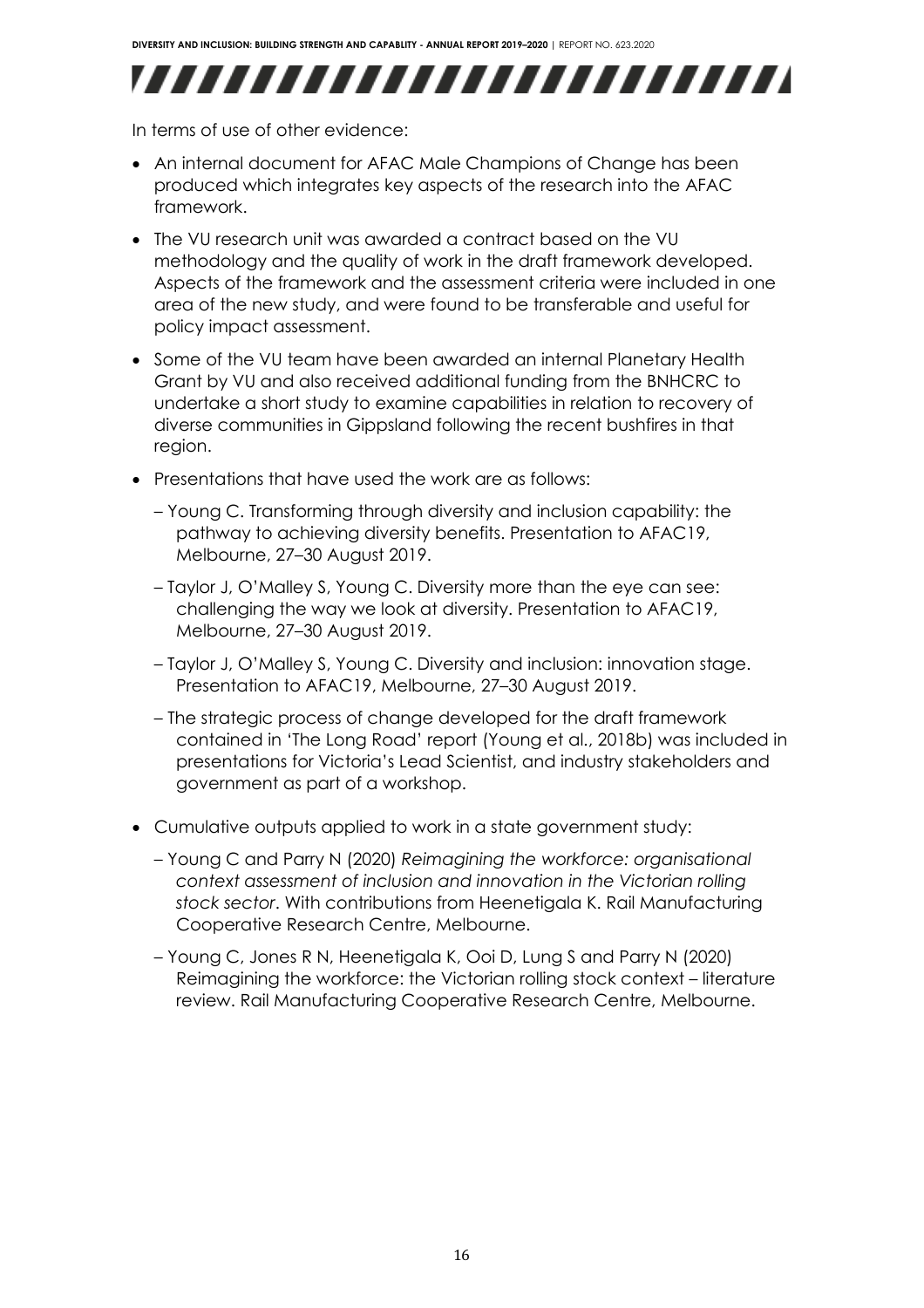

# <span id="page-17-0"></span>**NEXT STEPS**

We are in the process of finalising a number of practitioner documents to support the framework to be delivered in the coming months, along with the final deliverables for the project. We are also exploring the possibility of an online forum with the BNHCRC team.

We will also work with our end users to determine what they would consider the most useful utilisation activity required. We will be applying for funding in relation to this with the BNHCRC to support further adoption throughout 2021.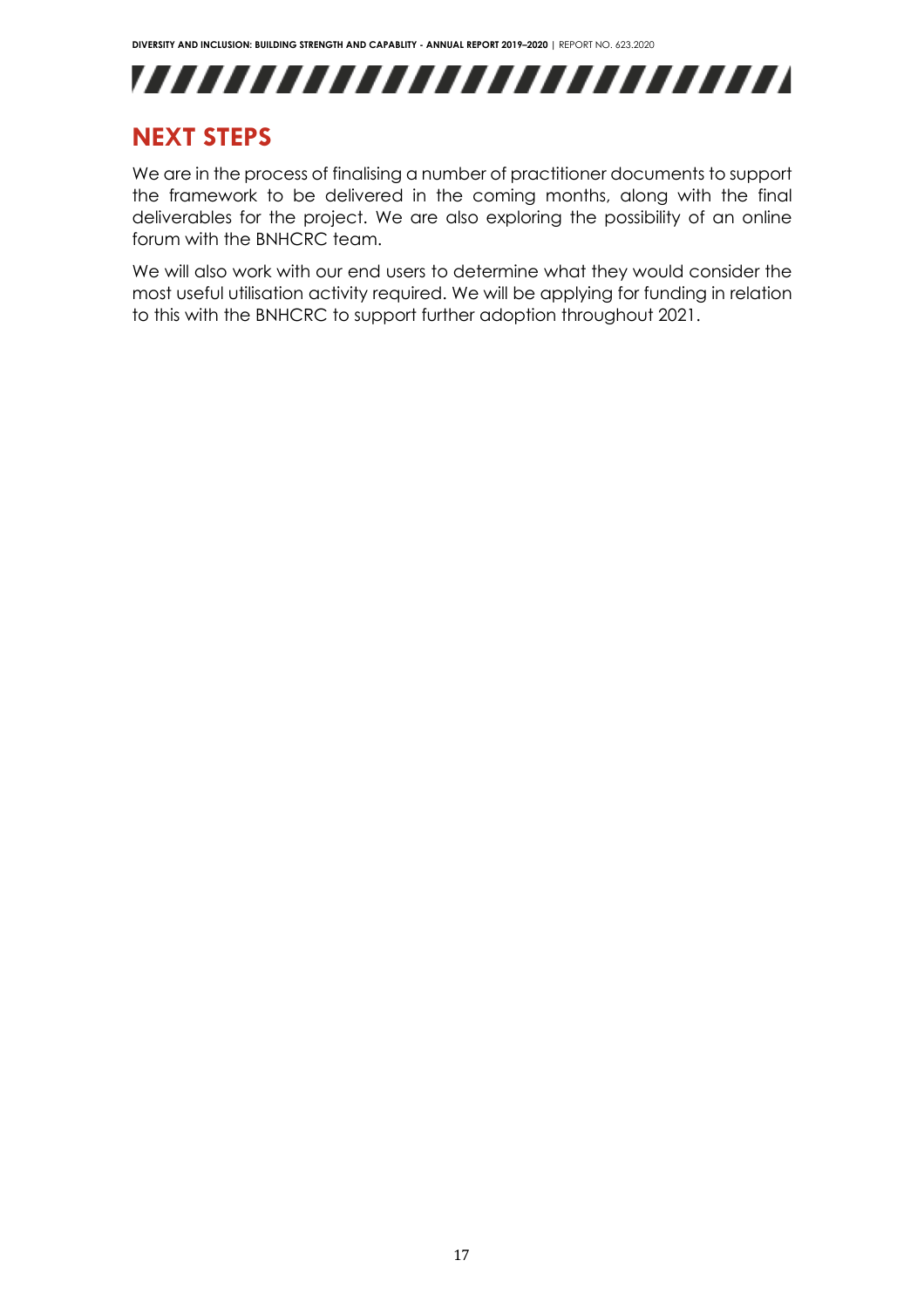# ,,,,,,,,,,,,,,,,,,,,,,,,,

# <span id="page-18-0"></span>**PUBLICATIONS LIST**

### <span id="page-18-1"></span>**PEER REVIEWED JOURNAL ARTICLES**

<span id="page-18-2"></span>Paper submitted to AJEM currently responding to reviews.

### **EXTENDED ABSTRACT**

1 Young C. Transforming through diversity and inclusion capability: the pathway to achieving diversity benefits, AFAC19, Melbourne, 27–30 August 2019. AJEM monograph series 2020

# <span id="page-18-3"></span>**TECHNICAL REPORTS**

- 2 Young C and Jones R (2019) *Risky business: why diversity and inclusion matter.* Into the future: building skills and capabilities for a diverse and inclusive *workforce, workshop synthesis and key findings*, Bushfire and Natural Hazards CRC, Melbourne.
- 3 Rasmussen B and Maharaj N (2019) *The economic benefits of the Indigenous Fire and Rescue Employment Strategy (IFARES) program: Fire and Rescue New South Wales*, Bushfire and Natural Hazards CRC, Melbourne.
- 4 MacDonald F (2020) Building resilience: understanding the capabilities of diverse communities, Bushfire and Natural Hazards CRC, Melbourne.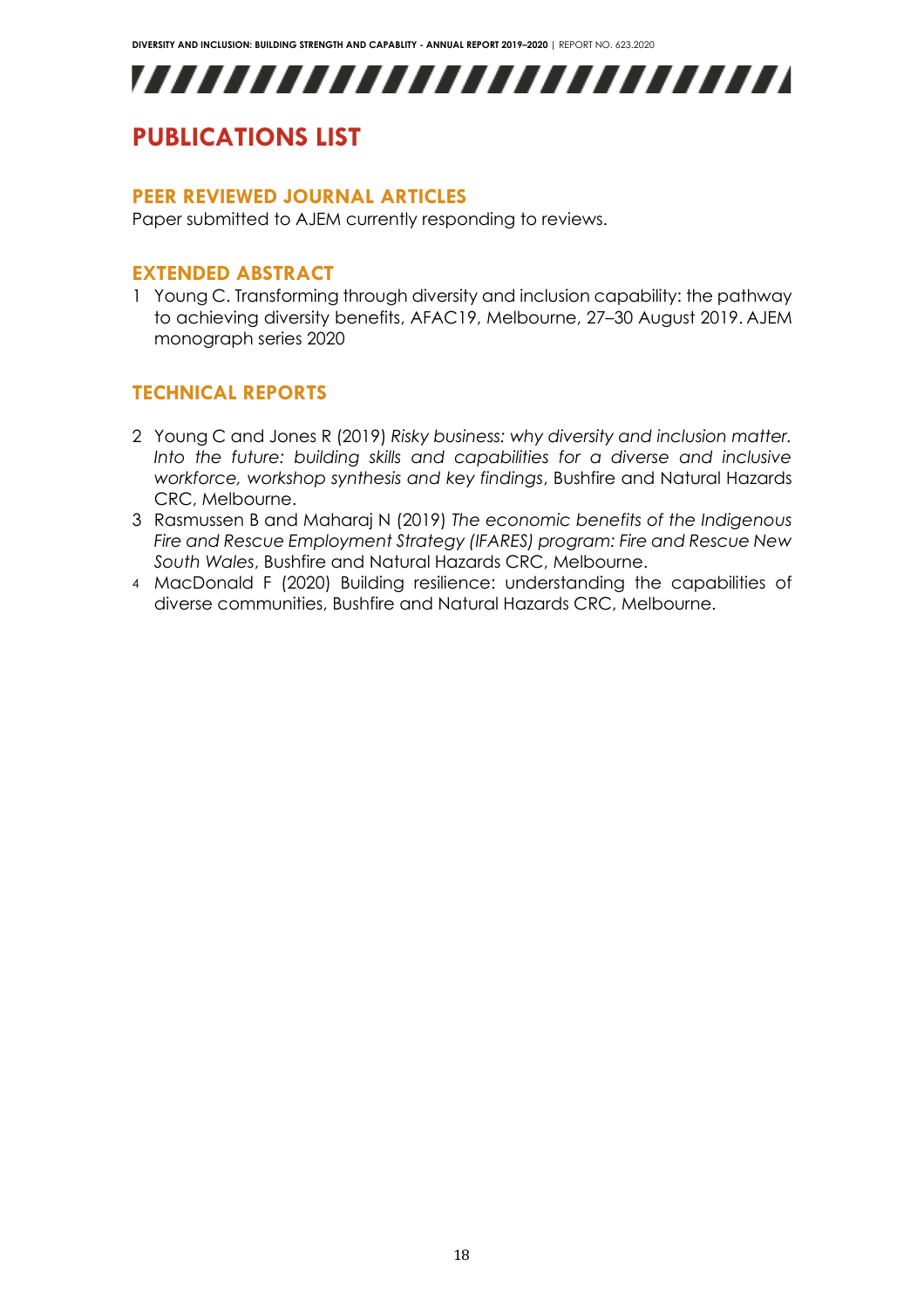# ,,,,,,,,,,,,,,,,,,,,,,,,,,

# <span id="page-19-0"></span>**TEAM MEMBERS**

### <span id="page-19-1"></span>**RESEARCH TEAM**

- Professor Bruce Rasmussen, Victoria University
- Celeste Young, Victoria University
- Dr Fiona MacDonald, Victoria University
- Professor Roger Jones, Victoria University
- Dr Craig Cormick, Thinkoutsideofthebox

# **Participating end user team members and organisations**

| Representative           | Organisation                                                            |
|--------------------------|-------------------------------------------------------------------------|
| <b>Heather Stuart</b>    | New South Wales State Emergency Service                                 |
| <b>Peter Button</b>      | South Australia Metropolitan Fire Service                               |
| <b>Dermot Barry</b>      | South Australia State Emergency Service                                 |
| <b>Heather Lakin</b>     | Inspector-General of Emergency Management, Victoria                     |
| <b>Janine Taylor</b>     | Queensland Fire and Emergency Services                                  |
| <b>Steve O'Malley</b>    |                                                                         |
|                          | Metropolitan Fire and Emergency Services Board                          |
| <b>Wayne Phillips</b>    | Fire and Rescue New South Wales                                         |
| Louise Anderson          | Country Fire Authority, Victoria                                        |
| <b>Mark Spain</b>        | Northern Territory Fire and Rescue Service                              |
| <b>Gemma Gray</b>        | Emergency Management Victoria                                           |
| <b>Neil Cooper</b>       | <b>ACT Parks and Conservation Service</b>                               |
| <b>John Beard</b>        | Gloucestershire, Fire and Rescue Service                                |
| <b>Faye Morten</b>       | Department of Environment, Water and Natural Resources, South Australia |
| lan Lockley              | Northern Territory Fire Rescue and Emergency Services                   |
| Kristine Wendtman        | Rural Fire Service New South Wales                                      |
| <b>Hamish Webb</b>       | Department of Environment, Land, Water and Planning, Victoria           |
| <b>Christian Jung</b>    | Department of Environment, Land, Water and Planning, Victoria           |
| <b>Malcolm Connellan</b> | Retired Assistant Commissioner Fire and Rescue New South Wales          |
| <b>Paul Salter</b>       | <b>Tasmania Fire Service</b>                                            |
| <b>Colin Thomas</b>      | Metropolitan Fire and Emergency Services Board, Melbourne               |
| Faisal Atcha             | Gloucestershire Fire and Rescue Service                                 |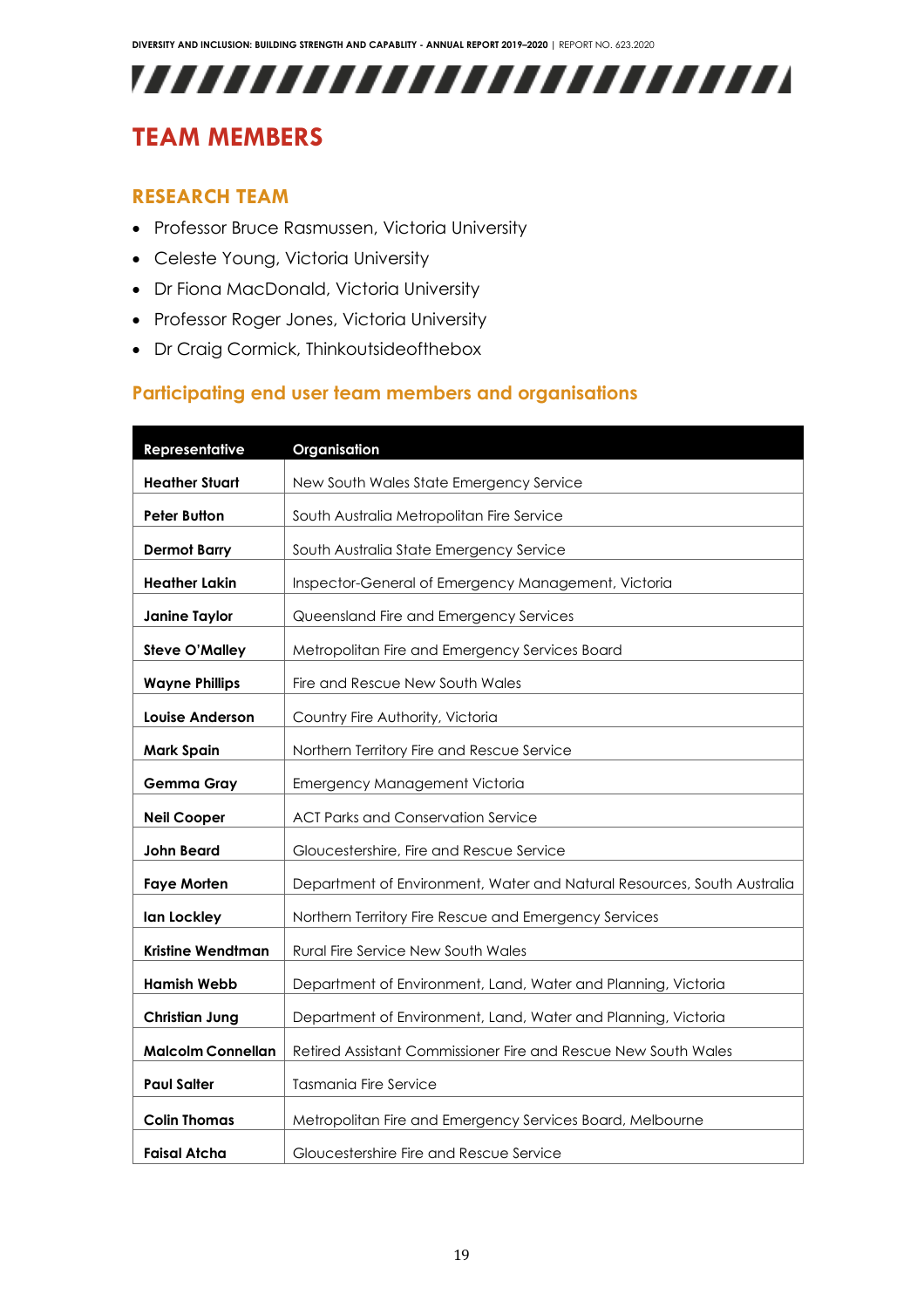,,,,,,,,,,,,,,,,,,,,,,,,,,

# <span id="page-20-0"></span>**EXTERNAL CONTRIBUTOR END-USER ORGANISATIONS**

- Emergency Management Australia
- Yosemite National Park, USA
- Fitting in, UK